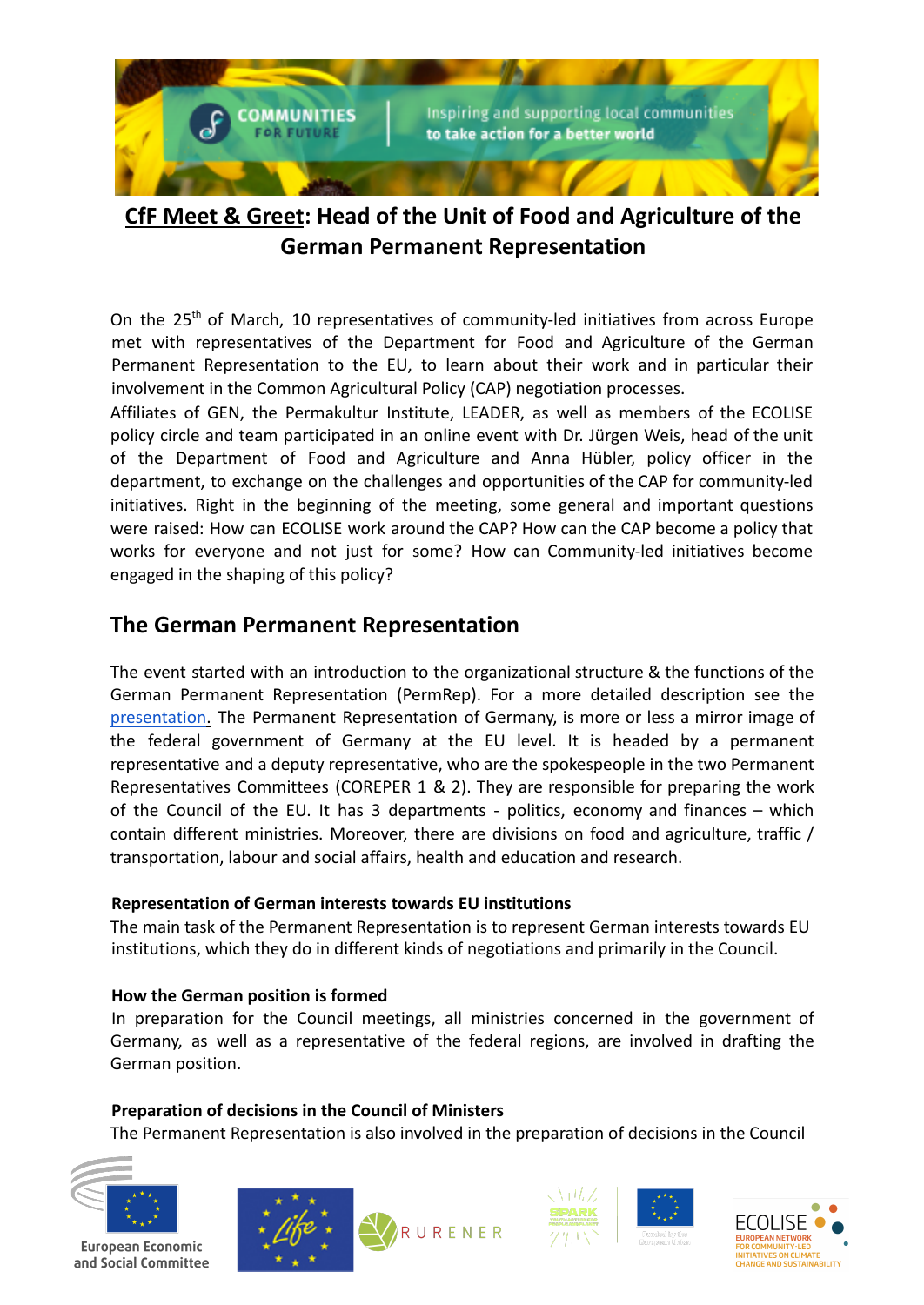of ministers, through it's practical organization.

#### **Reporting**



The German law requires that every meeting of the German Permanent Representation has to be reported on in a complete, objective and neutral way. For the German PermRep, transparency is a high value, however, there is also a necessity for non-public discussions, as the knowledge about the other negotiation parties positions would distort the outcomes of the negotiation.With regards to the CAP negotiation process, it was mentioned the lack of inclusiveness of the negotiations towards civil society stakeholders and suggested that to respond to this, NGO's should be able to participate, through informal Council meetings. The permanent representation confirmed their awareness of this public request and mentioned that the Finnish presidency in 2019 invited a civil society stakeholder, which allowed the European Environmental Bureau, to provide inputs for the negotiations. However, there are also limitations of that format, as the discussions in informal Council meetings are very broad and the speaking time of participants is just a few minutes.

#### **Early warning function**

The German Permanent Representation has an early warning function to try to inform the governments as early as possible about future projects of the Commission.

#### **Press and public relations**

Lastly, one area of work is press and public relations: The PermRep informs the Commission about press and and public relations and informs journalists about what's going to happen at the Council and what the German position is going to be.

## **ECOLISE's perspective on food, agriculture and rural development**

Subsequent to the presentation by the representative of the German PermRep, some of the main reasons why the CAP matters to community-led initiatives were explained by ECOLISE facilitator, Amelie Krug. She highlighted some of the most pressing issues of the global food system with regards to sustainability goals, referring to the findings of the three year international collaborative efforts of the "International Assessment of Agricultural Knowledge, Science and Technology for Development". She pointed out that the solutions to the hereby described social and ecological problems lie within the work of sustainable community-led initiatives. The main methods and models that she promoted on behalf of the movement of sustainable Community-led initiatives are agroecology, permaculture, community-supported agriculture, local trade and democratic decision-making at the local level. Knowing that the CAP has a huge impact on agricultural and rural development, it is apparent that the negotiation process, determining the future CAP within the next



European Economic and Social Committee







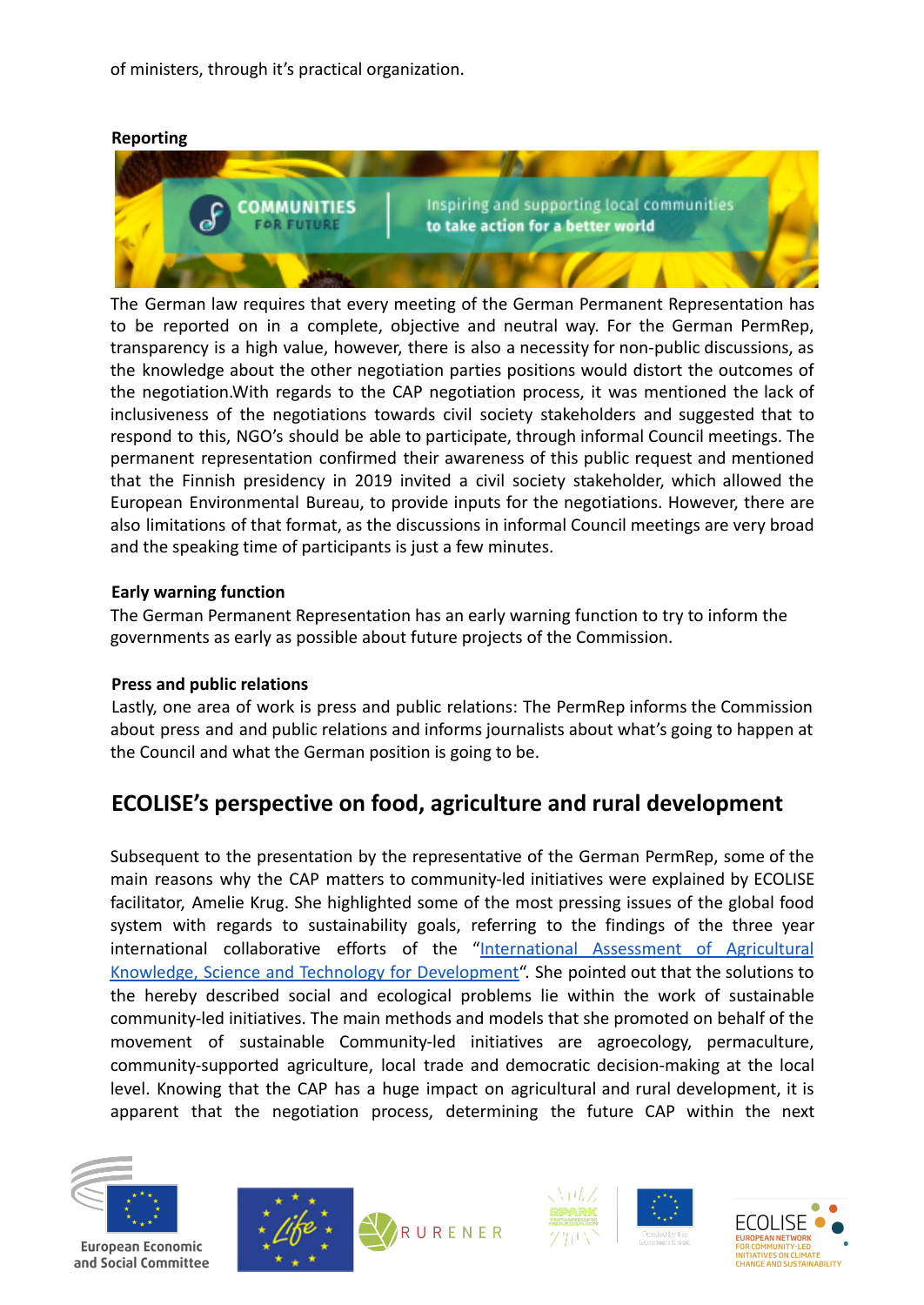Multiannual framework from 2021-2027 is of high relevance to community-led initiatives.

# **Q&A**

During the Q&A round participants exchanged and discussed ways in which the above mentioned approaches can be better promoted by the CAP and what opportunities lie within the current negotiation process. The permanent representation stressed that as they are



representing Germany's position in the negotiations and, while they can't include directly what they hear from associations, the information shared by participants will contribute to their learning. as the process is well-progressed within the current process; at this point it would not be easy to bring in positions that go beyond the existing positions of the parliament and the Council. In Addition to verbal exchange and inputs on transparency, the legal framework for agroforestry systems; EU long term rural vision and the grabbing of land and resources; the permanent representation also responded to written suggestions and demands surrounding the CAP which you can find in more detail below.

## **Legal framework for agroforestry systems**

Here several limitations were pointed out regarding the impact of funding legislation frameworks on agroforestry. First one being that while the German internal regulation has provided the opportunity to fund agroforestry, the German regions have not implemented this mechanism. The Regions have been arguing that the expenditure for this would be too large. And farmers, who don't know about agroforestry also didn't ask for the funding of this method. This lead to a structural disadvantage of small, as well as diverse and complex farms, which exemplifies the following two aspects of EU regulation:

- 1. Despite favorable funding from the EU, small scale farms have difficulties accessing the funds, as they don't have the capacity to professionalize themselves in a way that they could align their practices with EU law.
- 2. The current agricultural policy funds have clearly defined general conditions, which are not fulfilled by more diverse and complex farms. This leads to a situation, where trees need to be subtracted from the eligible land.

Based on this analysis, it was suggested that for EU Agricultural Policy the following be put in place:

1. A funding mechanisms which reflects the diversity of farms, both with regards to size and to land use systems which are closely linked to different levels of biodiversity 2. A need within the first pillar to create significantly greater flexibility for certain paths to be taken in agriculture, which do not only reflect the limits of one particular farming culture, namely the monoculture.



European Economic and Social Committee







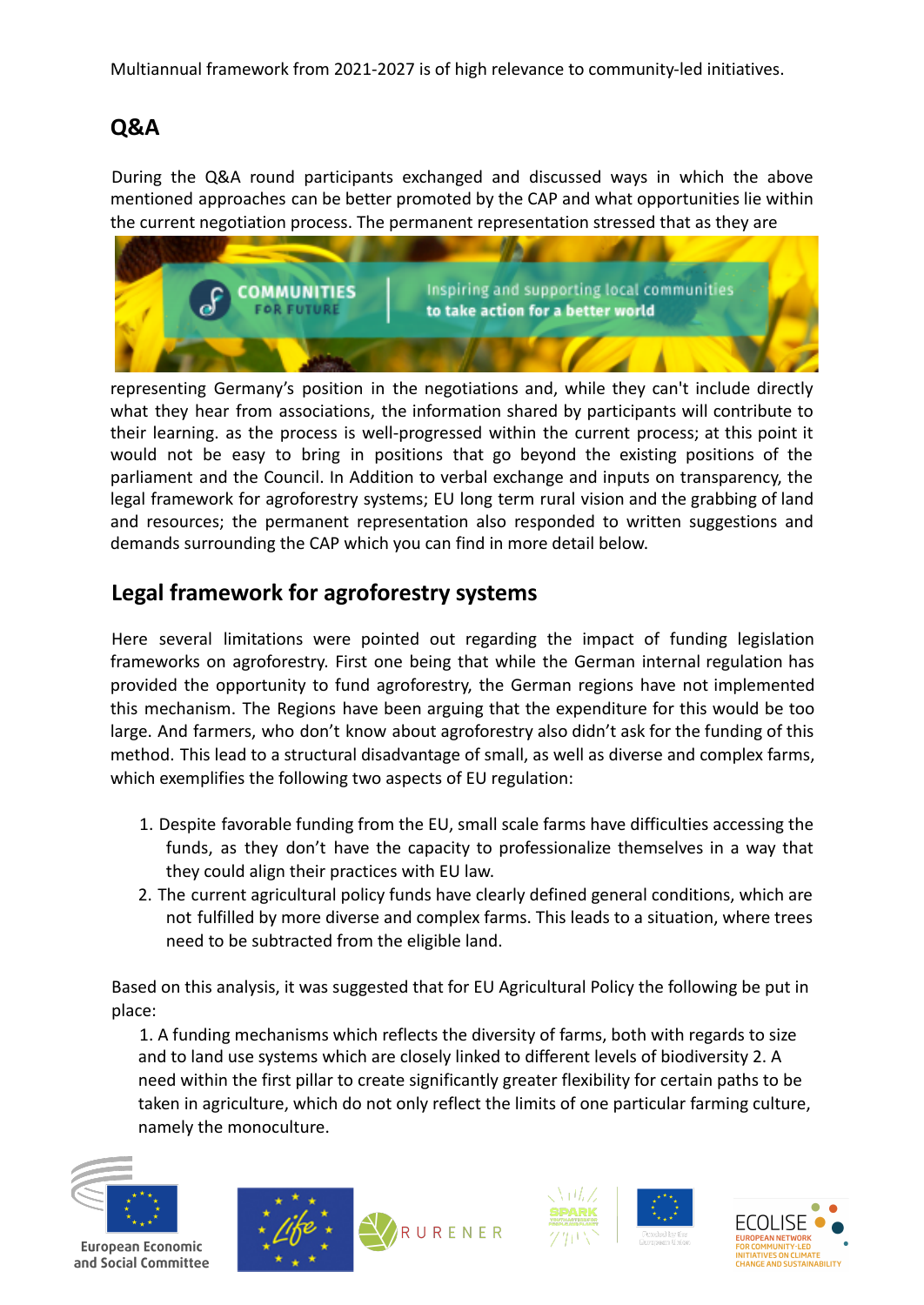Dr. Jürgen Weis shared with participants that there have been some changes to the regulations, which prevent some of the limitations of agroforestry systems and that the Commission has brought forward new suggestions in relation to agroforestry within the eco-schemes. However, the German government has not yet planned agroforestry to be included in the eco-schemes mechanism, as there seems to be too little demand for it. Dr. Jürgen Weis suggested that the 2<sup>nd</sup> pillar could be the more appropriate scheme to fund agroforestry, as it could then be offered on a regional scale, in those regions, where agroforestry is more commonly practiced.



## **EU's Long-Term Rural Vision**

Following the forum on "Economics of Sustainability '' one of the conclusions was proposed in which 70% of our agricultural areas would no longer be needed. So, the questions of which Long-Term Rural Vision is being negotiated in the CAP trilogues and whether the hereby targeted future will be one to further marginalize groups such as the Global Ecovillage Network was raised. The representation explained that, once the Commission presents their vision; the position on rural development of the German PermRep will then be formulated. With regards to the feared obsoleteness of agriculture, Dr. Jürgen Weis assures that while it may be useful to implement certain technologies in the future, the agricultural ministries will still work towards protecting the viability of rural areas. Further concerns were raised with regard to the development of a long term vision for rural areas. While the Long Term Rural Vision is supposed to help rural areas to become more socially inclusive, diverse, resilient and ecologically sustainable, a concern around the actual impact of the Long Term rural vision report on policy making is raised. The CAP 2021-2027 was still quite dominated by sectoral interests and the integrated model suggested by rural developers is not visible there really. Member states still make the agenda in the EU, even though the EP has become stronger. Consultative institutions (EESC, CoR) are not listened to so much either in the big picture.

### **Grabbing of Land and Resources**

Concerns were raised regarding the abuse of subsidy schemes. Participants explained that agricultural land, farming subsidies and resources in LEADER<sup>1</sup> are subject to unfair grabbing. Here the role of politicians and the processes put in place were questioned as to whether and how they could revert this and bring land use to more common uses to people who are not using the land for speculative purposes. Jürgen Weis confirmed that in Germany, the government is aware of the problem of land concentration through investors and is trying to deal with this. He explained that, when talking about the CAP reform, they are discussing certain provisions that would help the Member States to cut those connected companies



European Economic and Social Committee







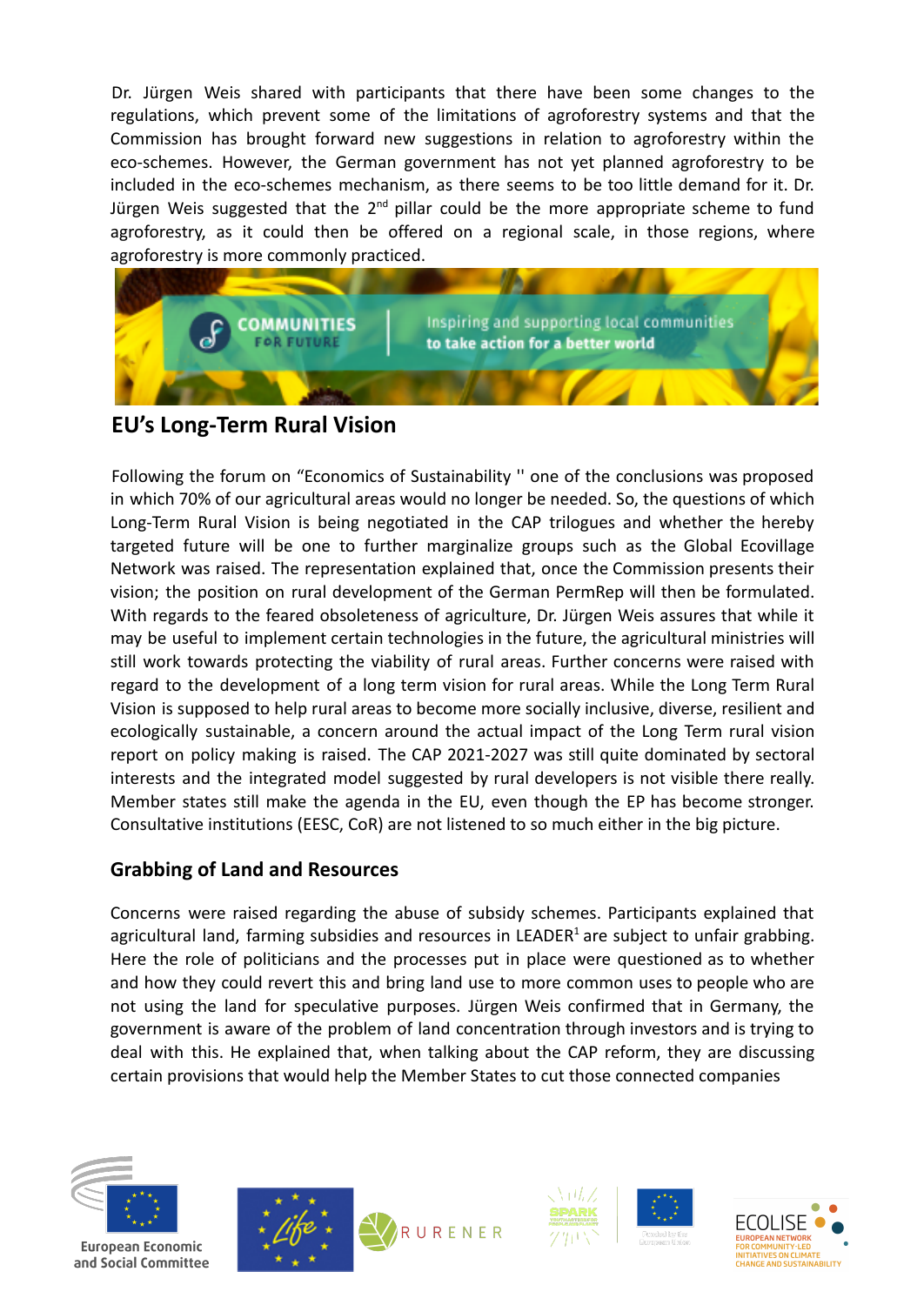<sup>1</sup> "LEADER<sup>[i]</sup> is a local development method which has been used for 30 years to engage local actors in the design and delivery of strategies, decision-making and resource allocation for the development of their rural areas.

It is implemented by around **2 800 Local Action Groups (LAGs),** covering 61 % of the rural population in the EU and bringing together public, private and civil-society stakeholders in a particular area *(situation as of end 2018 - EU-28)*.In the rural development context, LEADER is implemented under the national and regional Rural Development Programmes (RDPs) of each EU Member State, co-financed from the European Agricultural Fund for Rural Development (EAFRD),[which is part of the CAP].[ii]

In the 2014-2020 programming period, the LEADER method has been extended under the broader term **Community-Led Local Development (CLLD)** to three additional EU Funds".

(ENRD "CLLD / LEADER". https://enrd.ec.europa.eu/leader-clld\_en#\_edn1. Accessed 9 May 2021.)



from receiving those subsidies. For example, member States would have to integrate degressive direct payments; other instruments discussed include also redistributive payment and active farmers. The latter requires those who receive CAP funds to actually manage the land for agricultural purposes in contrast to receiving CAP funds for mere land ownership, without agricultural productivity taking place on that land.

### **More Demands for the CAP Reform**

During the meeting; written demands/needs which the CAP reform could bring also received oral responses from the Permanent Representation. See below what they were and the responses they received.

### **1. Reduction and limitation of glyphosate use**

*Jürgen Weis gave his personal view that glyphosate use would not be prolonged for much longer.*

### **2. Promotion of mechanical-thermal weed management in integrated cultivation in 7-year crop rotations.**

*For something to happen here; the Commission will need to table proposals on farm-to-fork protection rules, and implement the quantitative objective of -50 %. On the crop-rotation, with 7 crops in a row, that might not happen. The Council brought the view that a crop-diversification is enough.*

### **3. Reversal of the preferential promotion of plowless tillage with high pesticide use**

*The conditionality does not ban the plowing or tilling of the land but it would say that it is an*